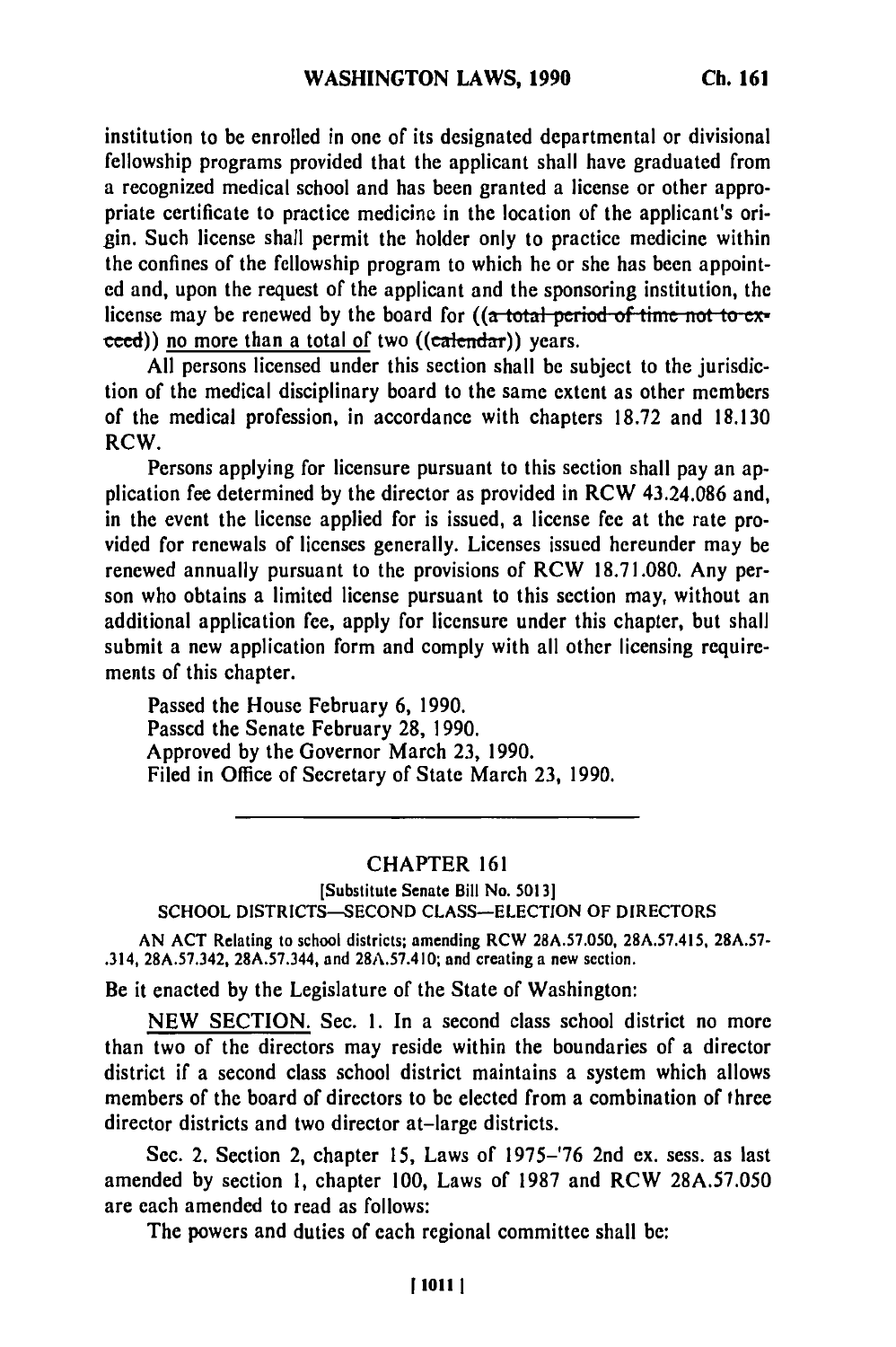**(1)** To initiate, on its own motion and whenever it deems such action advisable, proposals or alternate proposals for changes in the organization and extent of school districts in the educational service district; to receive, consider, and revise, whenever in its judgment revision is advisable, proposals initiated **by** petition or presented to the committee **by** the educational service district superintendent as provided for in this chapter; to prepare and submit to the state board any of the aforesaid proposals that are found **by** the regional committee to provide for satisfactory improvement in the school district system of the educational service district and state; to prepare and submit with the aforesaid proposals, a map showing the boundaries of existing school districts affected **by** any proposed change and the boundaries, including a description thereof, of each proposed new school district or of each existing school district as enlarged or diminishec **by** any proposed change, or both, and a summary of the reasons for the proposed change; and such other reports, records, and materials as the state board may request. The committee may utilize as a basis of its proposals and changes that comprehensive plan for changes in the organization and extent of the school districts of the county prepared and submitted to the state board prior to September **1, 1956,** or, if the then county committee found, after considering the factors listed in RCW **28A.57.055,** that no changes in the school district organization of the county were needed, the report to this effect submitted to the state board.

(2) (a) To make an equitable adjustment of the property and other assets and of the liabilities, including bonded indebtedness and excess tax levies as otherwise authorized under this section, as to the old school districts and the new district or districts, if any, involved in or affected **by** a proposed change in the organization and extent of the school districts; and **(b)** to make an equitable adjustment of the bonded indebtedness outstanding against any of the aforesaid districts whenever in its judgment such adjustment is advisable, as to all of the school districts involved in or affected **by** any change heretofore or hereafter effected; and (c) to provide that territory transferred from a school district **by** a change in the organization and extent of school districts shall either remain subject to, or be relieved of, any one or more excess tax levies which are authorized for the school district under RCW **84.52.053** before the effective date of the transfer of territory from the school district; and **(d)** to provide that territory transferred to a school district **by** a change in the organization and extent of school districts shall either be made subject to, or be relieved of, any one or more excess tax lev**ies** which are authorized for the school district under RCW **84.52.053** before the effective date of the transfer of territory to the school district; and (e) to submit to the state board the proposed terms of adjustment and a statement of the reasons therefor in each case. In making the adjustments herein provided for, the regional committee shall consider the number of children of school age resident in and the assessed valuation of the property

ł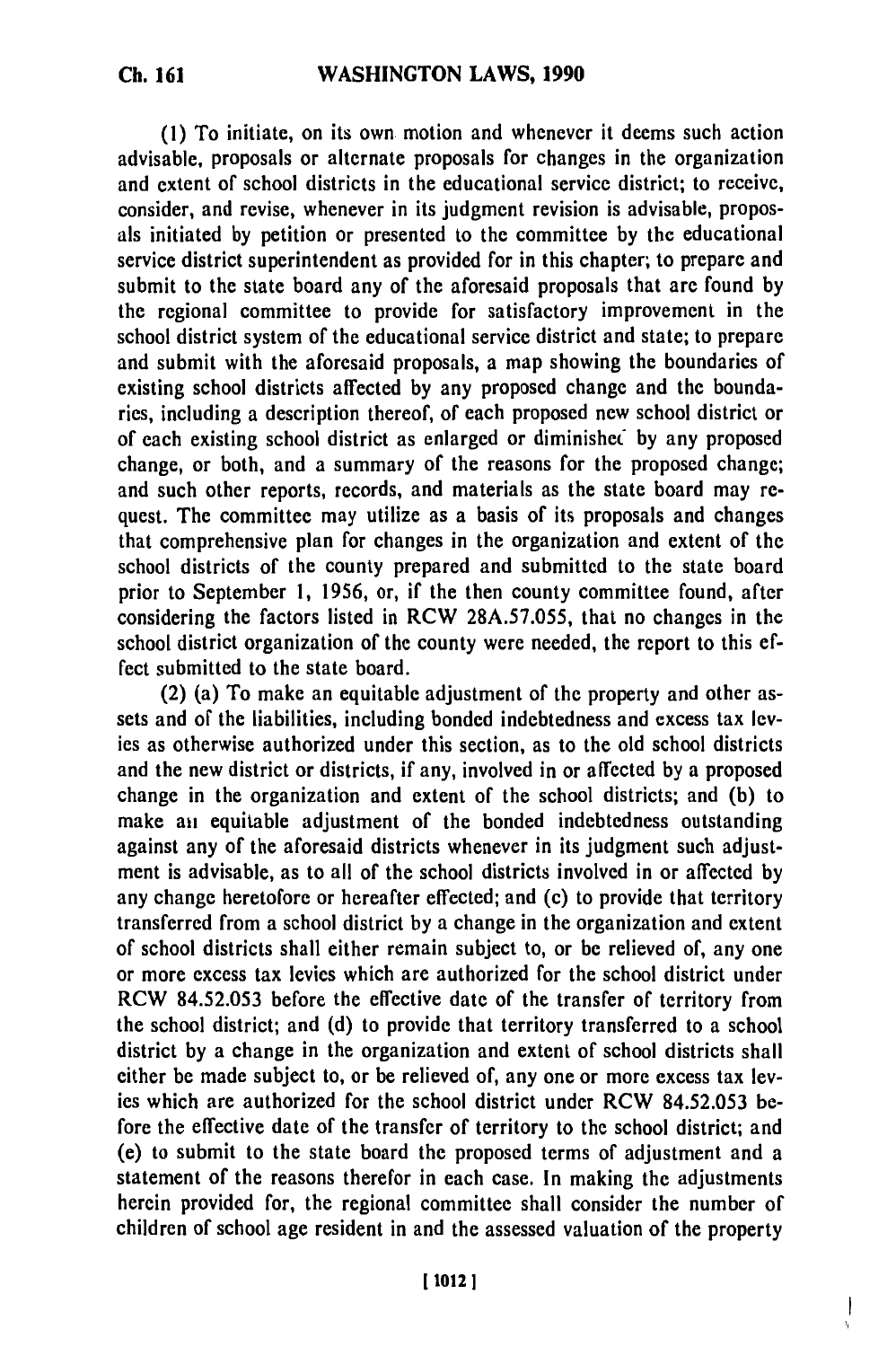located in each school district and in each part of a district involved or affected; the purpose for which the bonded indebtedness of any school district was incurred; the value, location, and disposition of all improvements located in the school districts involved or affected; and any other matters which in the judgment of the committee are of importance or essential to the making of an equitable adjustment.

**(3)** To hold and keep a record of a public hearing or public hearings (a) on every proposal for the formation of a new school district or for the transfer from one existing district to another of any territory in which children of school age reside or for annexation of territory when the conditions set forth in RCW **28A.57.190** or **28A.57.200** prevail; and **(b)** on every proposal for adjustment of the assets and of the liabilities of school districts provided for in this chapter. Three members of the regional committee or two members of the committee and the educational service district superintendent may be designated **by** the committee to hold any public hearing that the committee is required to hold. The regional committee shall cause notice to be given, at least ten days prior to the date appointed for any such hearing, in one or more newspapers of general circulation within the geographical boundaries of the school districts affected **by** the proposed change or adjustment. In addition notice may be given **by** radio and television, or either thereof, when in the committee's judgment the public interest will be served thereby.

(4) To divide into five school directors' districts all first and second class school districts now in existence and not heretofore so divided and all first and second class school districts hereafter established: PROVIDED, That no first or second class school district ((not heretofore so divided and **110** first-or-second class-school district hereafter created-containing a city with a population in excess of seven thousand according to the latest popu-<br>lation certificate filed with the secretary of state by the office of financial management)) shall be divided into directors' districts and no second class school district shall be divided into a combination of no fewer than three directors' districts nor more than two directors at large, unless a majority of the registered voters voting thereon at an election shall approve a proposition authorizing the division of the district ((into directors' districts)) in such manner. The boundaries of each directors' district shall be so established that each such district shall comprise as nearly as practicable an equal portion of the population of the school district.

**(5)** To rearrange at any time the committee deems such action advisable in order to correct inequalities caused **by** changes in population and changes in school district boundaries, the boundaries of any of the directors' districts of any school district heretofore or hereafter so divided: PROVID-**ED,** That a petition therefor, shall be required for rearrangement in order to correct inequalities caused **by** changes in population. Said petition shall be signed **by** at least ten registered voters residing in the aforesaid school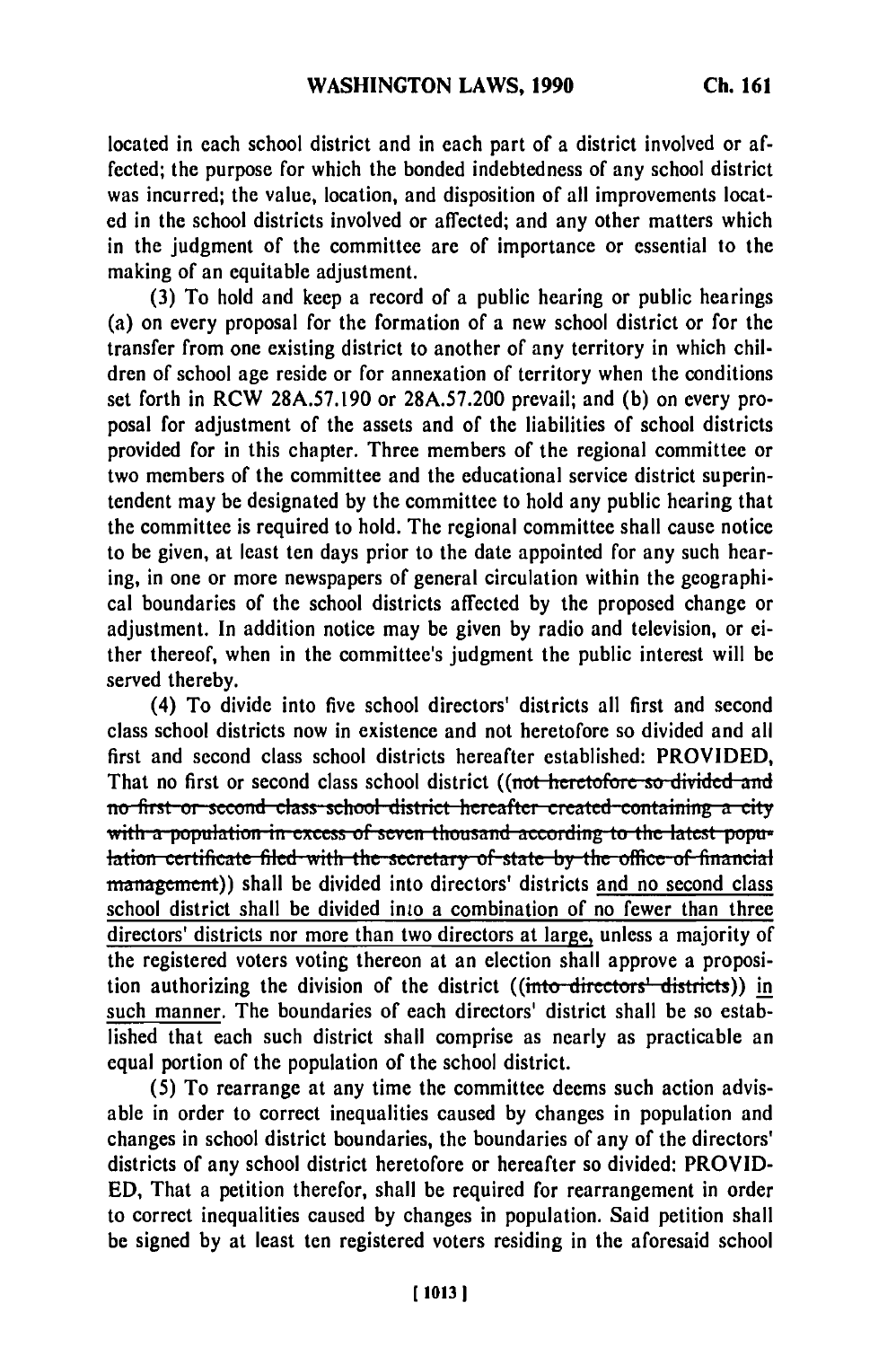district, and shall be presented to the educational service district superintendent. A public hearing thereon shall be held **by** the regional committee, which hearing shall be called and conducted in the manner prescribed in subsection **(3)** of this section.

**(6)** To prepare and submit to the superintendent of public instruction from time to time or, upon his or her request, reports and recommendations respecting the urgency of need for school plant facilities, the kind and extent of the facilities required, and the development of improved local school administrative units and attendance areas in the case of school districts that seek state assistance in providing school plant facilities.

Sec. **3.** Section **9,** chapter **15,** Laws of **1975-'76** 2nd ex. sess. and RCW **28A.57.415** are each amended to read as follows:

Upon receipt  $((of a written pettition))$  by  $((an))$  the educational service district saperintendent of a resolution adopted **by** the board of directors or a written petition from a second class school district signed **by** at least twenty percent of the registered voters of a school district ((theretofore)) previously divided into directors' districts ((after a majority vote thereon in accordance with RCW 28A.57.050(4), as now or hereafter amended), which resolution or petition shall request ((a return to the system of directors running at large within the district)) dissolution of the existing directors' districts and reapportionment of the district into no fewer than three directors' districts and with no more than two directors at large, the superintendent, after formation of the question to be submitted to the voters, shall give notice thereof to the county auditor who shall call and hold a special election of the voters of the entire school district to approve or reject such proposal, such election to be called, conducted and the returns canvassed as in regular school district elections.

**If** approval of a majority of those registered voters voting in said election is acquired, at the expiration of terms of the incumbent directors of such school district their successors shall be elected  $((at-large))$  in the manner approved.

Sec. 4. Section 28A.57.314, chapter **223,** Laws of 1969 ex. sess. and RCW **28A.57.314** are each amended to read as follows:

Candidates for the position of school director shall file their declarations of candidacy as provided in RCW 29.21.060, as it now exists or may hereafter be amended.

Not less than ten days before the time of filing such declarations of candidacy, the officer charged with the conduct of the election shall designate **by** lot the positions to **be** filled **by** consecutive number, commencing with one. The positions so designated for school directors in each district shall be dealt with as separate offices for all election purposes, and where more than one position is to be filled, each candidate shall file for one of the positions so designated: PROVIDED, That in school districts containing director districts, or a combination of director districts and director at large

**Ch. 161**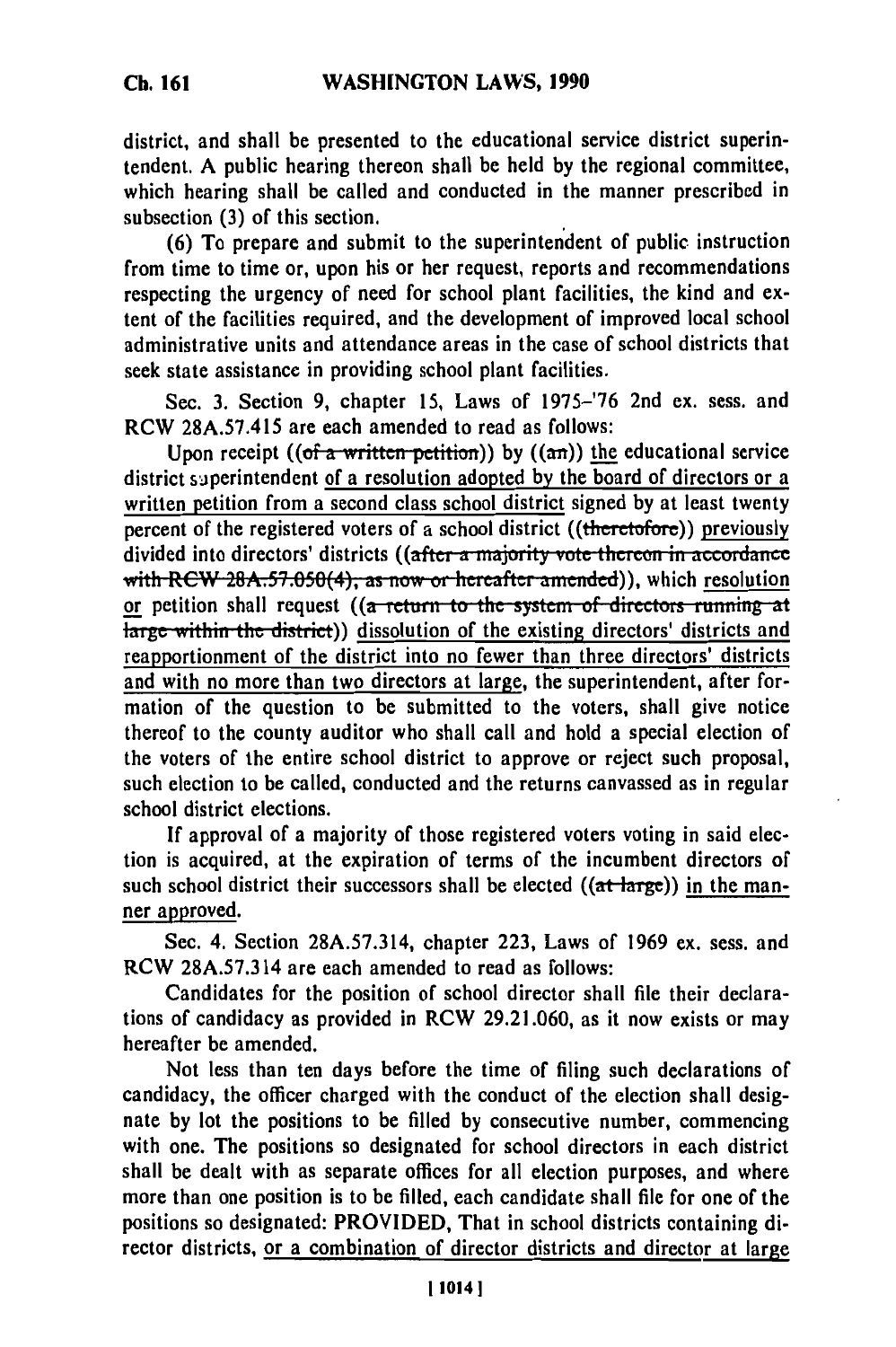positions, candidates shall file for such director districts or at large positions. Position numbers shall be assigned to correspond to director district numbers to the extent possible.

Sec. **5.** Section **28A.57.342,** chapter **223,** Laws of **1969** ex. sess. as last amended **by** section **27,** chapter **385,** Laws of **1985** and RCW **28A.57.342** are each amended to read as follows:

Whenever an election shall be held for the purpose of securing the approval of the voters for the formation of a new school district other than a school district of the first class having within its boundaries a city with a population of four hundred thousand people or more in class AA counties, if requested **by** one of the boards of directors of the school districts affected, there shall also be submitted to the voters at the same election a proposition to authorize the regional committee to divide the school district, if formed, into five directors' districts in first class school districts and a choice  $cf$  five directors' districts or no fewer than three directors' districts with the balance of the directors to be elected at large in second class school districts. Such director districts in second class districts, if approved, shall not become effective until the regular school election following the next regular school election at which time a new board of directors shall be elected as provided in RCW **28A.57.328.** Such director districts in first class districts, if approved, shall not become effective until the next regular school election at which time a new board of directors shall be elected as provided in RCW **28A.57.355, 28A.57.356,** and **28A.57.357.** Each of the five directors shall be elected from among the residents of the respective director district, or from among the residents of the entire school district in **the** case of directors at large, by the electors of the entire school district.

Sec. **6.** Section **28A.57.344,** chapter **223,** Laws of **1969** ex. sess. as last amended **by** section **28,** chapter **385,** Laws of **1985** and RCW **28A.57.344** are each amended to read as follows:

The board of directors of every first class school district other than a school district of the first class having within its boundaries a city with a population of four hundred thousand people or more in class **AA** counties which is not divided into directors' districts may submit to the voters at any regular school district election a proposition to authorize the regional committee to divide the district into directors' districts or for second class school districts into director districts or a combination of no fewer than three director districts and no more than two at large positions. **If** a majority of the votes cast on the proposition shall be affirmative, the regional committee shall proceed to divide the district into directors' districts. Such director districts, if approved, shall not become effective until the next regular school election when a new five member board of directors shall be elected, one from each of  $((\text{five}))$  the director districts from among the residents of the respective director district, or from among the residents of the entire school district in the case of directors at large, **by** the electors of the entire district,